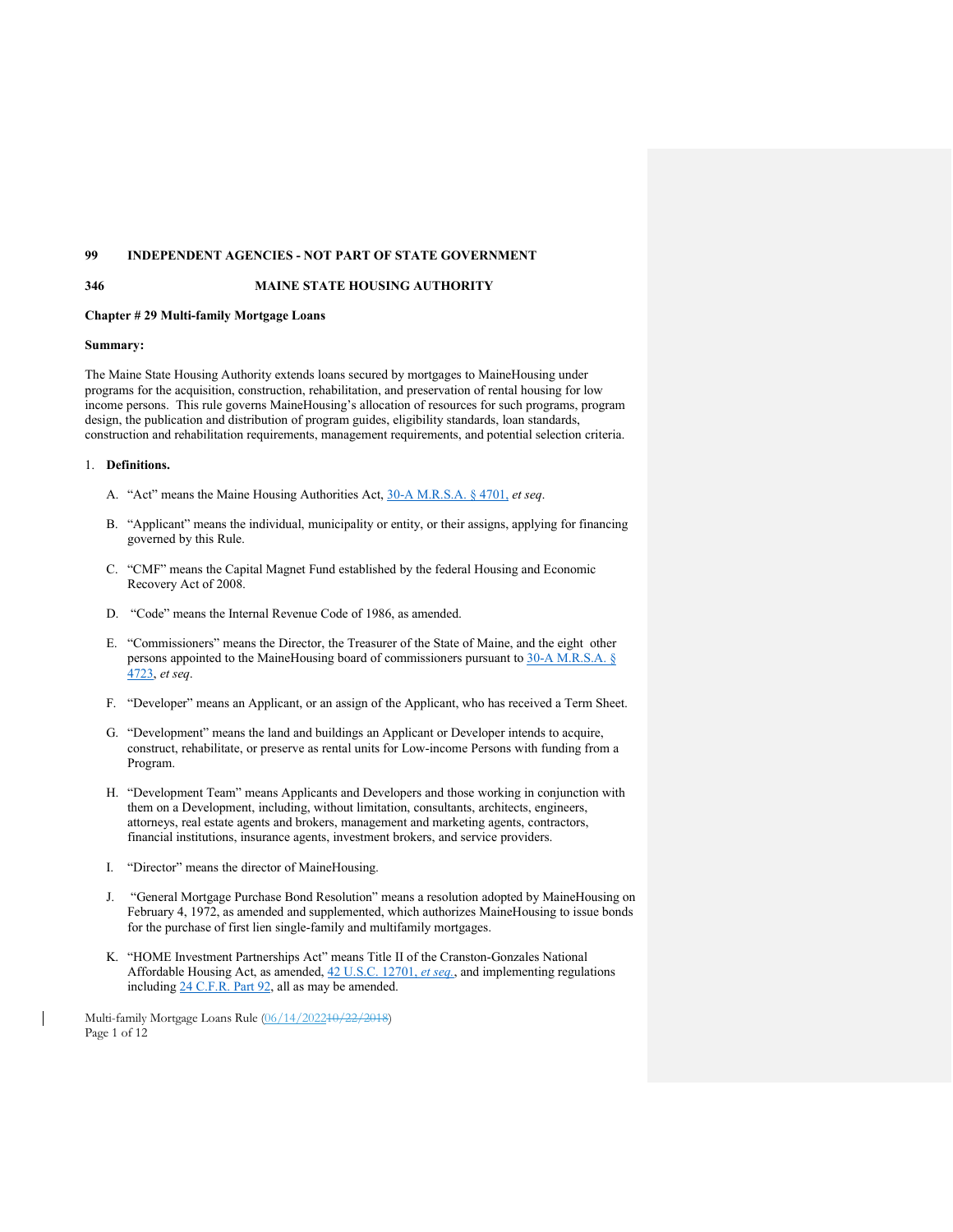- L. "HTF" means the National Housing Trust Fund established by the federal Housing and Economic Recovery Act of 2008 and implementing regulations including [24 C.F.R. Part 93,](https://www.govinfo.gov/app/details/CFR-2017-title24-vol1/CFR-2017-title24-vol1-part93/context) all as may be amended.
- M. "HUD" means the U.S. Department of Housing and Urban Development.
- N. "Loan Documents" means the documents that evidence or secure the Developer's indebtedness and other obligations to MaineHousing.
- O. "Low-income Persons" means persons or families who lack the income which is necessary, as determined by MaineHousing, to enable them, without financial assistance, to live in or purchase decent, safe and sanitary dwellings, without overcrowding. Financial assistance includes, but is not limited to, the following kinds of assistance: (i) mortgage insurance; (ii) interest subsidies; (iii) rent subsidies; (iv) public assistance payment or services; or (v) any other assistance that may be provided by MaineHousing through the sale of bonds.
- P. "Low-income Persons with Supportive Service Needs" means Low-income Persons who require assistance typically provided in the following types of projects: (i) emergency shelters; (ii) group homes; (iii) transitional housing; (iv) supported apartments; or (v) other types of housing in which supportive services are provided.
- Q. "MEHER" means the Maine Energy Housing and Economic Recovery program as established in [30-A M.R.S.A §4861, et seq.](http://legislature.maine.gov/statutes/30-A/title30-Asec4861.html)
- R. MaineHousing" means the Maine State Housing Authority, a body corporate and politic and an instrumentality of the State of Maine, and its agents, contractors, and employees duly authorized to act on its behalf.
- S. "Mortgage Purchase Program Fund Balance" means the excess of assets over liabilities held in MaineHousing's General Mortgage Purchase Bond Resolution.
- T. "Program" means an offering of financing in the form of interest-bearing debt, deferred debt, forgivable loans, grants subject to recapture, or a combination of the foregoing available to prospective eligible Applicants on certain terms and for certain purposes determined by MaineHousing pursuant to this rule.
- U. "Program Guide" means the written procedural and administrative guide for a particular Program governed by the terms and conditions of this rule.
- V. "Term Sheet" means MaineHousing's official notification to an Applicant, or assignee of the Applicant, indicating that its application has been approved and stating the terms of a prospective financing.

# 2. **Program Design.**

- A. **Programs**. MaineHousing shall design and offer Programs based upon available funds, restrictions attached to such funds, and State housing needs.
- B. **Program Guides**. MaineHousing shall publish a Program Guide with respect to each Program and shall distribute the Program Guide to parties who have expressed an interest to

Multi-family Mortgage Loans Rule (06/14/202210/22/2018) Page 2 of 12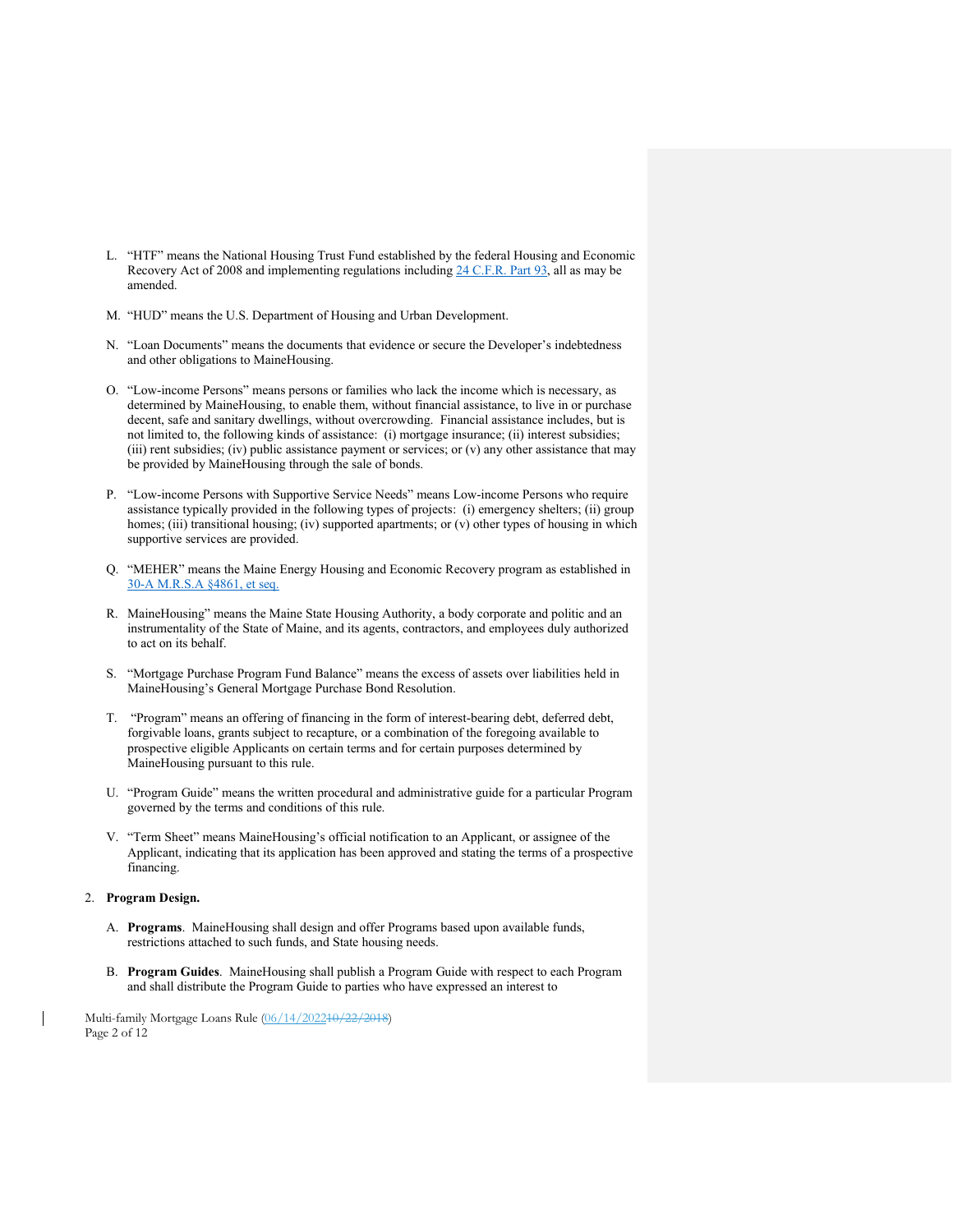MaineHousing in connection with the type of housing eligible under the Program, to parties MaineHousing selects for marketing the particular Program, and upon request.

## 3. **Development Funding.**

- A. **Processing of Applications**. MaineHousing may process applications on a first come first served basis or may set an application due date described in the Program Guide for submission for review by a scoring committee.
- B. **Selection for Funding**. The Director shall retain final discretion as to whether or not to offer financing to a particular Applicant for a particular Development.
- C. **Availability of Funds**. Financing is always subject to the availability of funds.
- 4. **Sources of Funds.** Funds from the following sources may be made available under this rule:
	- taxable bonds issued by MaineHousing pursuant to [30-A M.R.S.A. §4871](http://legislature.maine.gov/statutes/30-A/title30-Asec4871.html) *et seq.,* the refunding of such taxable bonds, and other surplus funds which are considered non taxexempt funds;
	- tax-exempt 501(c)(3) bonds issued by MaineHousing pursuant to [30-A M.R.S.A. §4871](http://legislature.maine.gov/statutes/30-A/title30-Asec4871.html) *et [seq.](http://legislature.maine.gov/statutes/30-A/title30-Asec4871.html)* and [Section 145](https://www.law.cornell.edu/uscode/text/26/145) of the Code and the refunding of tax-exempt bonds;
	- tax-exempt residential rental project bonds, issued by MaineHousing pursuant to  $30-A$ [M.R.S.A. §4871](http://legislature.maine.gov/statutes/30-A/title30-Asec4871.html) *et seq*., [Section 142 \(d\)](https://www.law.cornell.edu/uscode/text/26/142) of the Code;
	- tax-exempt essential function bonds issued by MaineHousing pursuant to 30-A M.R.S.A. [§4871](http://legislature.maine.gov/statutes/30-A/title30-Asec4871.html) *et seq*. and the Code and the refunding of such tax-exempt bonds;
	- Housing Opportunities for Maine Fund established pursuant to [30-A M.R.S.A. § 4851](http://legislature.maine.gov/statutes/30-A/title30-Asec4851.html) *et seq*.;
	- HOME Investment Partnerships Act;
	- HTF;
	- MEHER;
	- CMF; and
	- Project Labor Agreement Funds established pursuant to PL 2021, Chapter 483; and
	- other funds.
- 5. **Types of Programs.** MaineHousing may offer a Program for any of the following, any combination of the following, any subset of the following, or any combination of subsets of the following:
	- A. **Preservation of Affordability**. Programs may provide financing to add or preserve low income or use restrictions pertaining to a target population or supportive services in existing housing.

Multi-family Mortgage Loans Rule (06/14/202210/22/2018) Page 3 of 12

**Formatted:** List Paragraph, No bullets or numbering, Tab stops: Not at 0.75"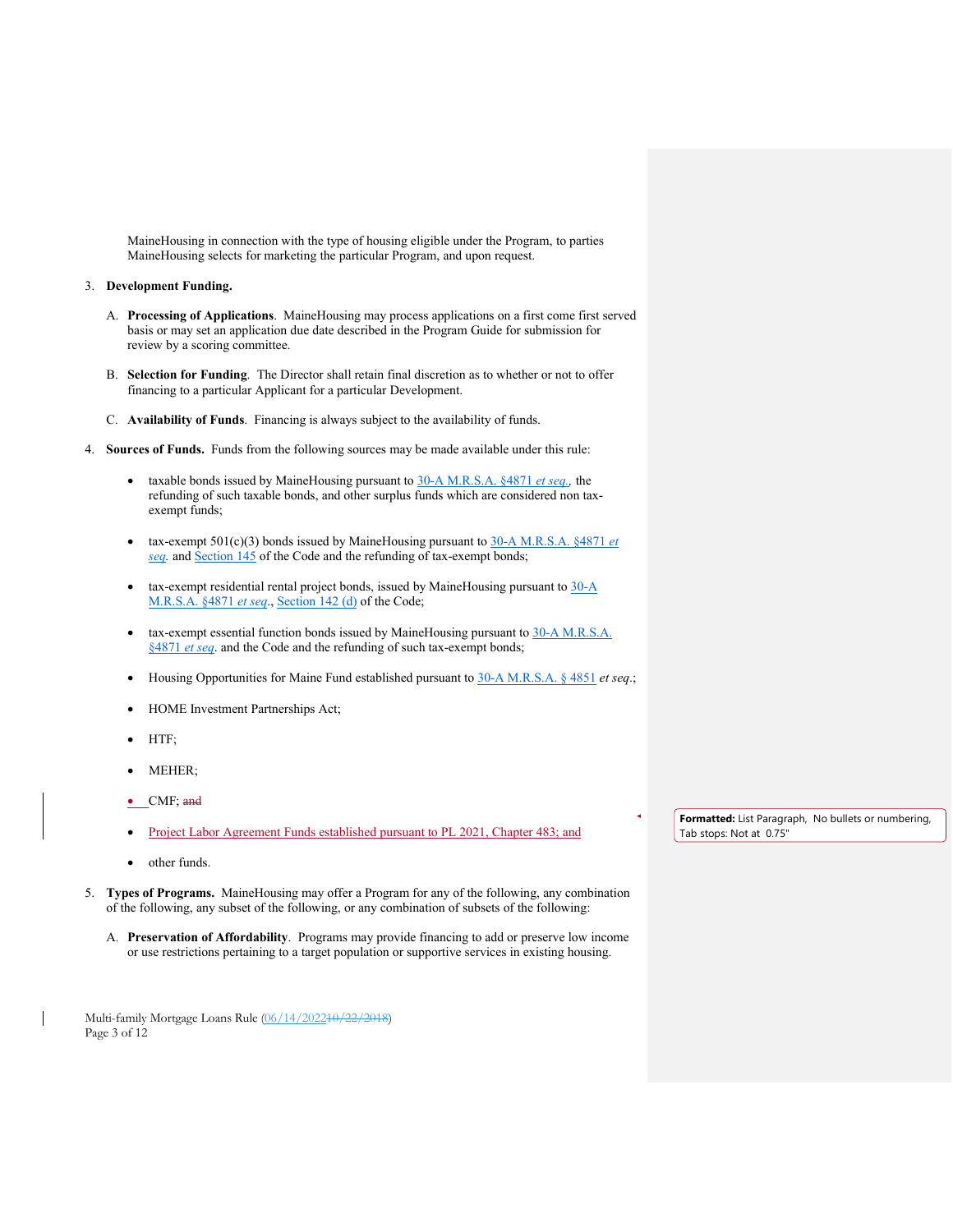- B. **New Construction, Rehabilitation, and Creation of Affordability**. Programs may finance the creation of rental units for Low-income Persons through acquisition, new construction, rehabilitation, refinancing, or dedication of existing housing as rental units for Low-income Persons.
- C. **Subsequent Loans**. Programs may offer financing for the repair, maintenance or expansion of assets securing existing mortgages in favor of MaineHousing.
- D. **Tax Credits**. Programs may offer financing for use in conjunction with low-income housing tax credits allocated by MaineHousing pursuant to [Section 42 of the Code a](https://www.law.cornell.edu/uscode/text/26/42)nd any applicable rules adopted by MaineHousing pursuant to the Maine Administrative Procedures Act.
- E. **Construction Loans**. Programs may offer construction-period financing for the creation of rental units for Low-income Persons subject to the following limitations.
	- i. Public Instrumentalities and Nonprofit Corporations. MaineHousing may provide construction-period financing to nonprofit corporations, which are exempt from taxation under [Section 501\(c\)\(3\)](https://www.law.cornell.edu/uscode/text/26/501) of the Code and are not private foundations pursuant to Section [509\(a\)](https://www.law.cornell.edu/uscode/text/26/509) of the Code, and municipal housing authorities, which are established pursuant to the Act, for the acquisition, new construction and rehabilitation of housing for Low-income Persons. Upon completion of the new construction or rehabilitation of such housing, the construction loan shall automatically convert to permanent financing.
	- ii. For-Profit Participation. If less than 60% of the financing of a Development is required to be tax-exempt bonds from MaineHousing, and the Developer is a for profit entity, then MaineHousing must at a minimum use a financial institution as an escrow agent. MaineHousing may use the proceeds of tax-exempt bonds to purchase a participation in construction loans made by financial institutions in the State for a Development. A financial institution shall not sell any additional participation in a construction loan in which MaineHousing is participating without MaineHousing's prior written consent.
	- iii. For-Profit Whole Loans. If a Development's financing requires MaineHousing to participate in the construction loan with tax-exempt financing at a level greater than 60%, MaineHousing may make the whole construction loan without using an escrow agent.
	- iv. Limitation on Interest. MaineHousing and any financial institution making or participating in a construction loan in which MaineHousing is participating may charge interest rates on the construction loan, or its participation in the construction loan, provided that such interest rates are as described in the applicable Program Guide and do not exceed the Wall Street Journal Prime Rate plus two percent (2%).
	- v. Limitation on Fees and Charges. MaineHousing and any financial institution making or participating in a construction loan in which MaineHousing is participating may charge application fees, commitment fees, origination or financing fees, document preparation fees, legal fees, construction review fees and construction management or escrow fees, late charges, and prepayment charges provided the fees and charges do not exceed the usual and customary fees and charges imposed by financial institutions in the State and are consistent with the applicable Program Guide.

# 6. **Low-income and Use Restrictions.**

Multi-family Mortgage Loans Rule (06/14/202210/22/2018) Page 4 of 12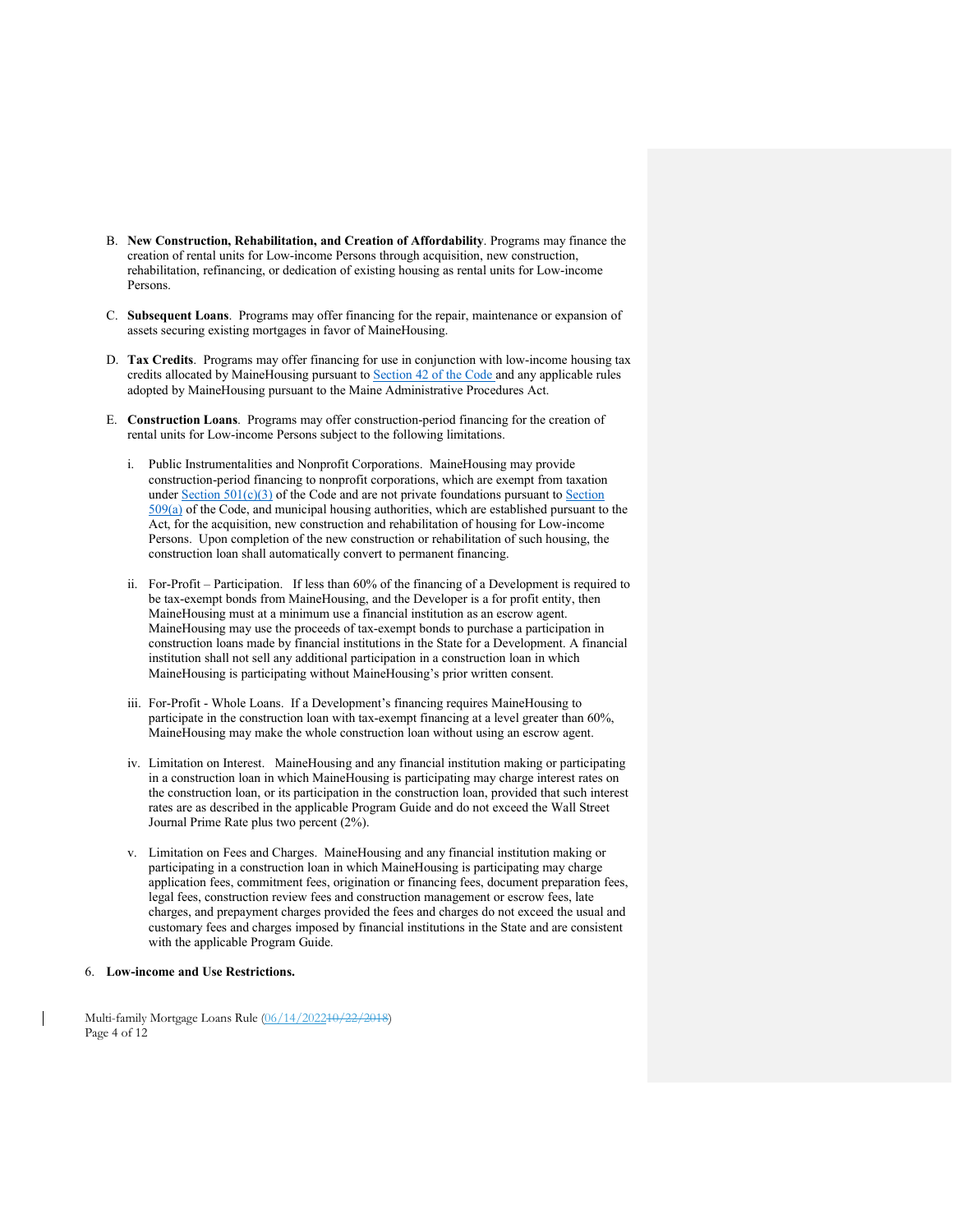- A. **Low-income Restrictions**. Developments shall benefit Low-income Persons as required by applicable laws, funding source restrictions, applicable Program Guides, and the Developer's commitments.
- B. **Use Restrictions**. Developments may be required to serve a target population and provide supportive services as required by applicable laws, funding source restrictions, applicable Program Guides, and the Developer's representations.
- C. **Assurance of Continued Restrictions**. The Developer shall provide any certifications, reports, or other assurances MaineHousing requires to ensure compliance with low-income restrictions and use restrictions, including without limitation, an agreement to be recorded in the appropriate registry of deeds which will obligate the Developer and its successors to comply with the restrictions for a period of time within the applicable Program Guide.
- 7. **Eligible Applicants.** To be eligible for funding, Applicants must satisfy the following:
	- A. **Creditworthiness**. Applicants must demonstrate credit worthiness and repayment ability acceptable to MaineHousing. MaineHousing may independently verify credit information.
	- B. **Funding Source Restrictions**. Applicants must satisfy any criteria for qualification for receipt of funding attached by law or regulation to the funds the Applicant seeks.
	- C. **Program Qualifications**. Developments must meet the objectives of the Program under which they are applying as set forth in the applicable Program Guide.
	- D. **Outstanding or Prior Defaults**. MaineHousing will not consider the application of an Applicant if the Applicant, or any other entity in which the Applicant or one of its affiliates has a controlling interest, (i) at any time during the previous 6 months, (a) has been more than 60 days delinquent on MaineHousing financing, or (b) has been issued a notice of default; or (ii) is otherwise disqualified as described in the Program Guide.
	- E. **Debarment**. An Applicant or member of a Development Team may not participate in Programs governed by this rule if the Applicant or Development Team member (i) is debarred, suspended, or voluntary excluded from any federal program; (ii) has ever had a professional license to provide the nature of services the party seeks to provide in the Development suspended or revoked; or (iii) is debarred, suspended, or voluntarily excluded from MaineHousing Programs.
	- F. **Debt Concentration**. If the Applicant and its affiliates have, or would have after the additional loan, loans outstanding from MaineHousing's General Mortgage Purchase Bond Resolution in an amount equal to or greater than 25% of the Mortgage Purchase Program Fund Balance, additional review will be triggered which will include an analysis of the Applicant and its affiliates as a whole and consultation with the Commissioners, and may result in denial of the loan by the Director.
	- G. **Supportive Housing Project Concentration**. If the Applicant and its affiliated entities own, or would own after the additional financing, greater than 25% of the housing units or projects for Low-income Persons with Supportive Service Needs financed by MaineHousing, additional review will be triggered which will include an analysis of the Applicant and its affiliates as a whole and consultation with the Commissioners, and may result in denial of the financing by the Director.

Multi-family Mortgage Loans Rule (06/14/202210/22/2018) Page 5 of 12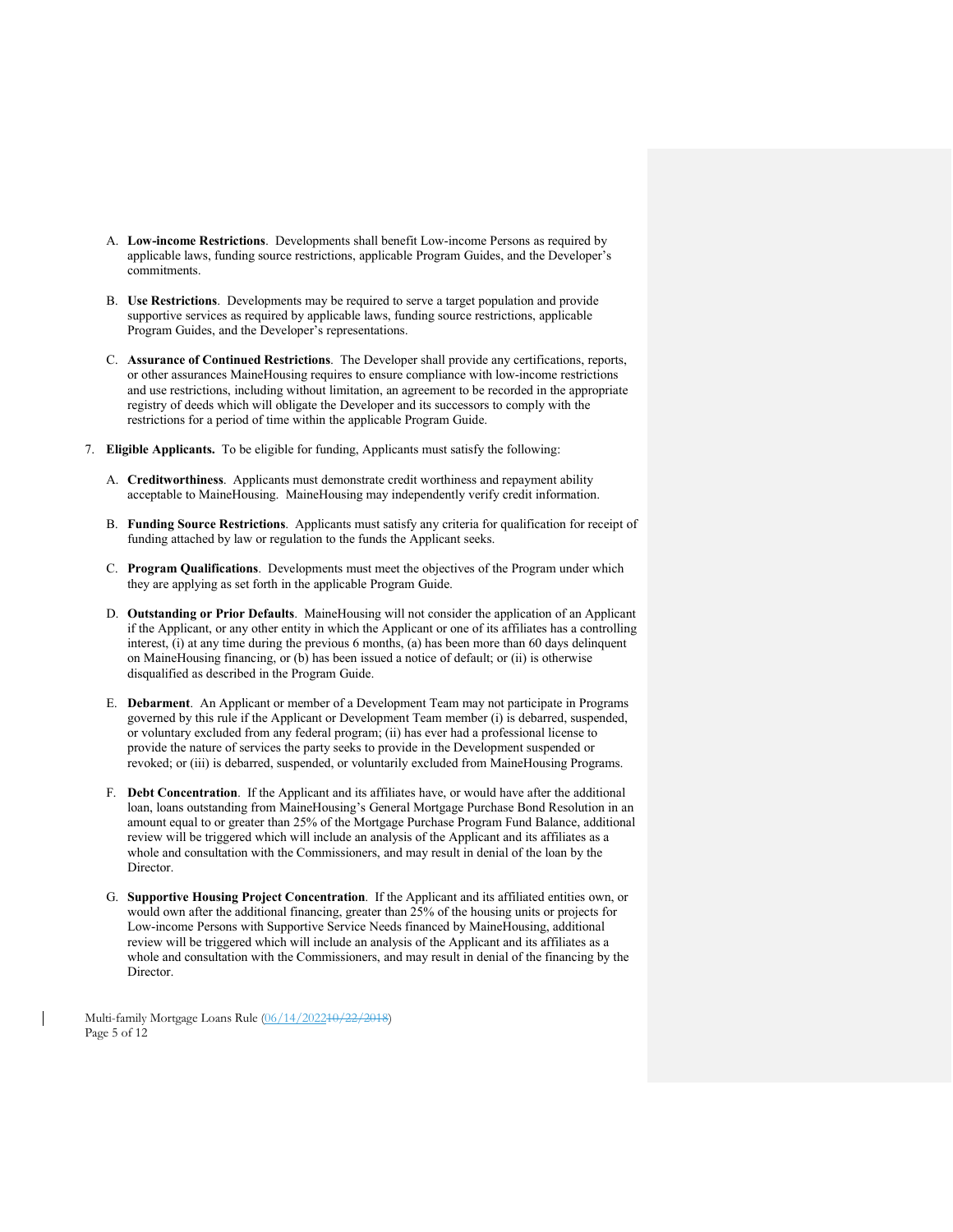- H. **Conflict of Interest**. Applicants shall disclose their current and recent financial, business, professional, and family relationships and associations with any MaineHousing employee or commissioner and comply with any restrictions imposed by MaineHousing on account of conflict of interest concerns.
- I. **Identity of interest**. Applicants shall disclose the nature of the relationship between them and any of their principals, proposed sellers, contractors, suppliers, and service providers. MaineHousing may, at its discretion, impose restrictions, or require independent appraisals, or other third party verifications on account of identity of interest concerns.
- 8. **Interest-bearing Debt.** When MaineHousing financing includes interest-bearing debt payable to MaineHousing, the financing shall be subject to the following standards:
	- A. **Underwriting Standards.** MaineHousing will assess whether, in its sole discretion, a Development has an acceptable probability of providing rental units for Low-income Persons for the term required. In its assessment, MaineHousing may consider any combination of the following: capital budgets; operating budgets; long term projected cash flows; collateral value; debt service coverage ratios; the Applicant's credit; market evaluations; the capacity of the Development Team; the capacity of proposed owners; performance history of the Applicant and its affiliates on MaineHousing financed Developments; credit enhancements such as guarantees, mortgage insurance, and letters of credit; the prior performance of the Development; the prior performance of comparable projects; the presence of rental assistance or other operating funds and the likelihood the funding will continue; a capital needs assessment; and additional factors that MaineHousing deems necessary for a thorough evaluation of an application.
	- B. **Appraisals**. MaineHousing may obtain an appraisal or appraisals to determine whether there is adequate value in a Development. Such appraisals shall conform to the then current Uniform Standards of Professional Appraisal Practice and MaineHousing's requirements. Applicants shall reimburse MaineHousing for appraisal costs.
- 9. **Financing Standards.** Financing of Developments will be subject to the following:
	- A. **Documents Evidencing Obligations of Developer**. The Developer shall execute the documents MaineHousing determines are necessary or in its best interest including, without limitation and as applicable, promissory notes; mortgage and security agreements; financial assistance agreements; declarations of covenants, conditions, and restrictions; financing statements; regulatory agreements; participation agreements; escrow agreements; and certifications.
	- B. **Developer and Consultant Fees.** MaineHousing may condition financing upon a reduction of developer or consultant fees that MaineHousing finds in its discretion are excessive.
	- C. **Title Insurance**. MaineHousing may require a lender's title insurance policy with mechanics' lien and survey exceptions deleted.
	- D. **Property Insurance**. The Developer shall obtain and provide evidence of fire, hazard, extended coverage, and liability insurance acceptable to MaineHousing and such other insurance as MaineHousing in its discretion may reasonably require all containing the standard Maine mortgagee clause.
	- E. **Authority Legal Opinion**. For Developers which are other than individuals, MaineHousing shall require a legal opinion regarding the Developer's legal status and authority to receive the

Multi-family Mortgage Loans Rule (06/14/202210/22/2018) Page 6 of 12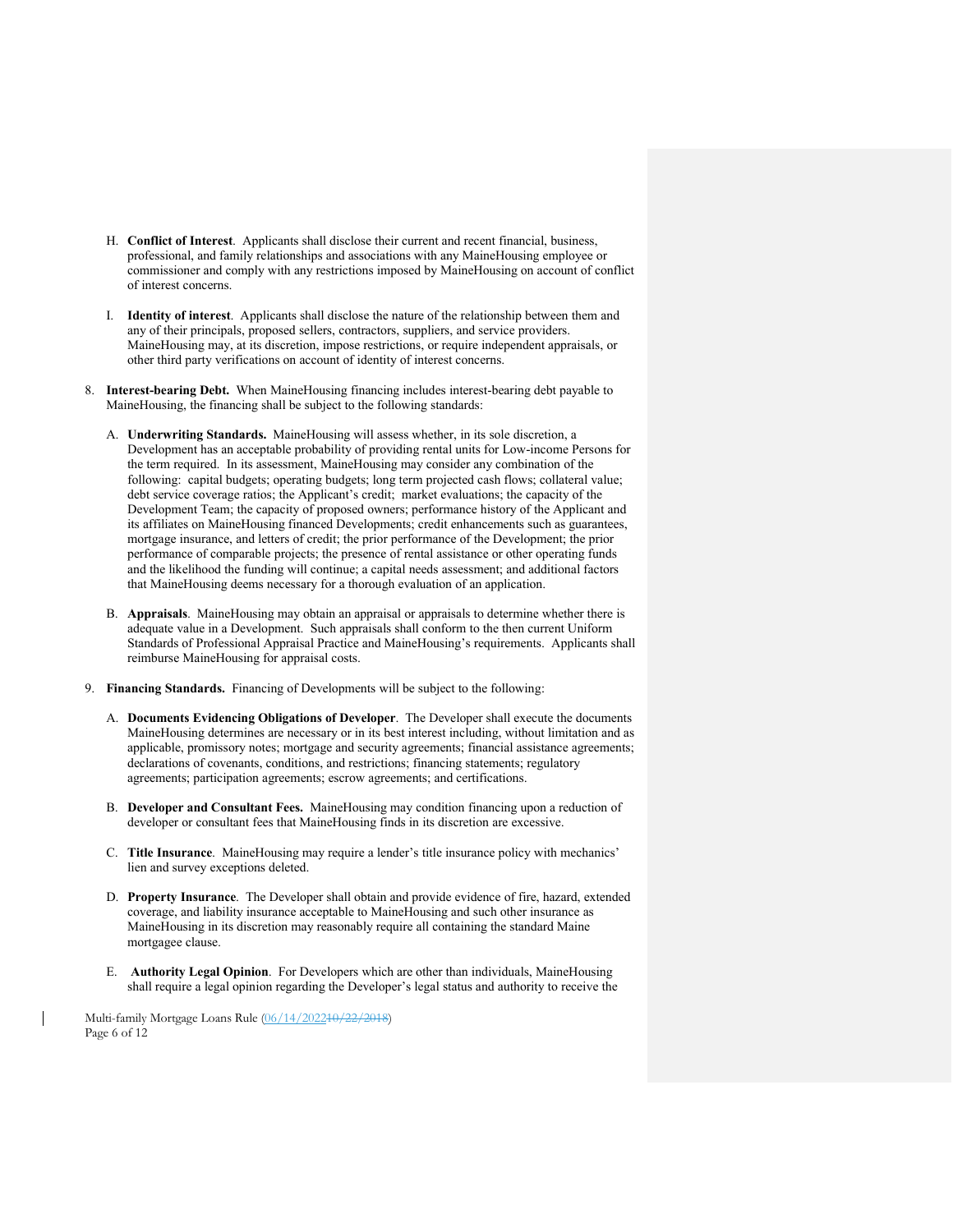financing.

- F. **Land Use Legal Opinion**. MaineHousing shall require a legal opinion regarding compliance of the Development with applicable zoning and land use laws.
- G. **Real Estate Taxes and Municipal Charges**. The Developer shall provide evidence of payment of real estate taxes and municipal charges prior to closing.
- H. **Escrows**. The Developer shall fund escrows in the amount and on terms established by MaineHousing. Such escrows may include without limitation operating deficit escrows, rehabilitation escrows, replacement reserve escrows, tax and insurance escrows, incomplete work escrows, and relocation escrows.
- I. **Prepayment**. MaineHousing may prohibit prepayment of loans, impose restrictions on prepayments, or impose charges in the event of prepayments.
- J. **Ownership Transfers**. Any grant, sale, assignment or other transfer of an ownership interest in a Development or the Developer will be subject to MaineHousing's Transfer of Ownership rule.
- K. **Fair Housing and Accessibility**. The Development must be operated in accordance with all applicable fair housing and equal access requirements including without limitation the Federal [Fair Housing Act, Title VIII of the Civil Rights Act of 1968,](https://www.law.cornell.edu/cfr/text/7/1901.203) as amended by the Fair Housing [Amendments Act of 1988;](https://www.govinfo.gov/content/pkg/USCODE-2009-title42/html/USCODE-2009-title42-chap45-subchapI.htm) the Maine Human Rights Act, Subchapters IV and V; [Section 504 of](https://www.parentcenterhub.org/section504/)  [the Rehabilitation Act of 1973;](https://www.parentcenterhub.org/section504/) and [Title II of the Americans with Disabilities Act of 1990,](https://civilrights.findlaw.com/discrimination/title-ii-of-the-americans-with-disabilities-act.html) and all associated regulations and guidance.
- L. **Fees**. MaineHousing may charge application fees, commitment fees, financing fees, and escrow administration fees provided such fees are described in the applicable Program Guide.
- M. **Other Requirements**. The Developer shall satisfy requirements of funding sources and such other requirements as MaineHousing, in its discretion, determines are prudent.
- N. **Waivers**. In the event MaineHousing offers a Program under which (i) MaineHousing lends money short term for acquisition of real estate or (ii) MaineHousing anticipates it will obtain undercollateralized mortgages, MaineHousing may waive or substitute less cumbersome requirements than those set forth in C., D., E., and F. for that Program.
- 10. **Selection criteria.** MaineHousing will set forth selection and approval criteria germane to a particular Program in the applicable Program Guide. Such criteria may include but are not limited to the following:
	- how well a Development meets the objectives of the Program;
	- the use of resources other than MaineHousing's resources in the Development;
	- the length of commitment to affordability of the Development;
	- the length of commitment to a particular use of the Development;

Multi-family Mortgage Loans Rule (06/14/202210/22/2018) Page 7 of 12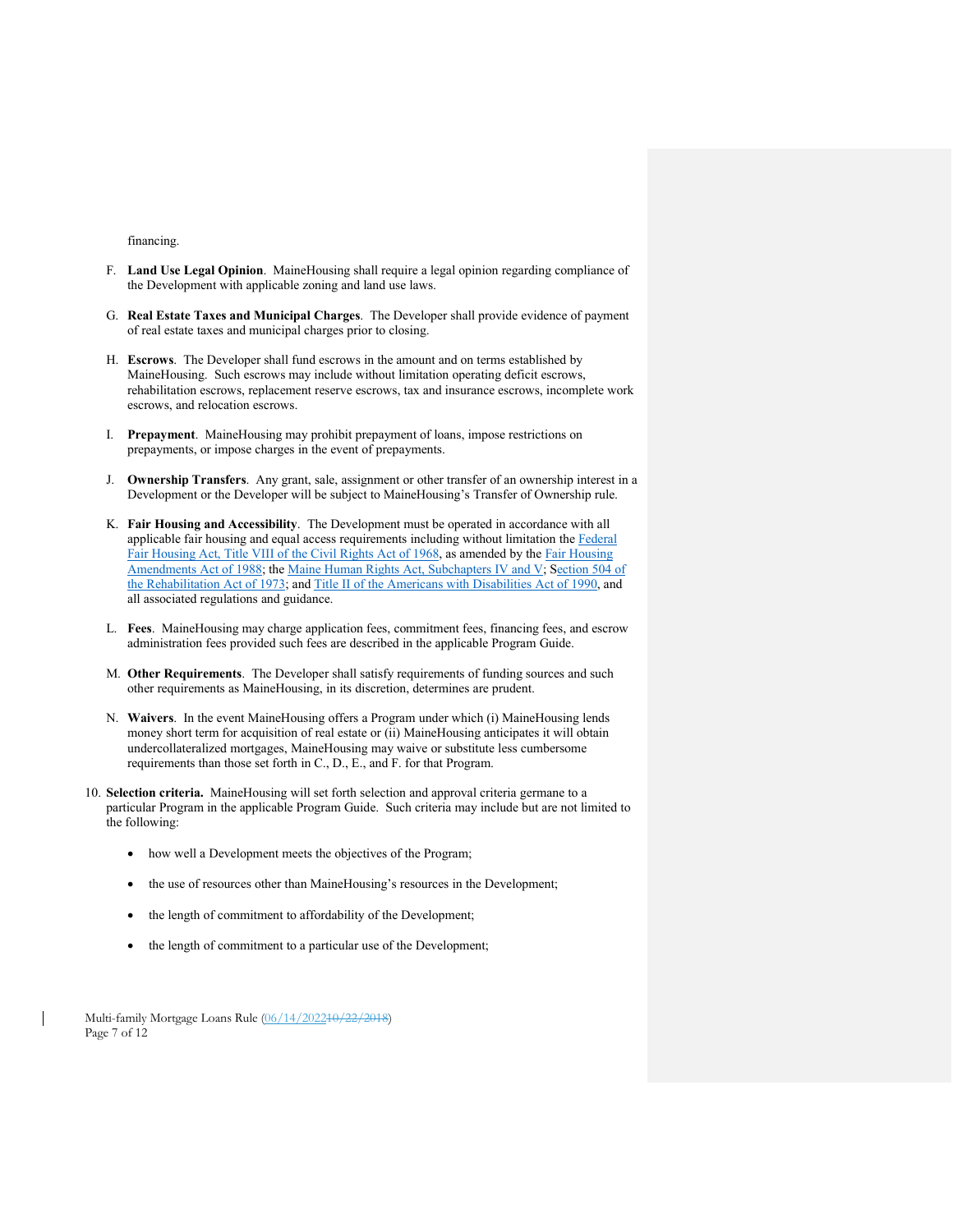- the reasonableness of costs;
- the efficiency of the use of proposed non-interest bearing resources;
- financial feasibility of the Development;
- income targeting;
- community preference and support;
- support of a state agency;
- the need for the Development;
- the capacity of the Development Team;
- the capacity of the Applicant to own and operate;
- extent of tenant displacement; and
- other criteria required by a funding source or established by MaineHousing.
- 11. **Relocation.** Developments are subject to the following relocation standards:
	- A. **Minimizing Displacement**. Applicants must take all reasonable steps to minimize the displacement of persons from their homes as a result of rehabilitation, change of use, or rent increases.
	- B. **Federally-assisted Developments**. Developers of Developments assisted with federal funds shall comply with applicable requirements including without limitation: the Uniform Relocation Assistance and Real Property Acquisition Act of 1970, as amended, [42 U.S.C. § 4601](https://www.law.cornell.edu/uscode/text/42/4601) *et seq*., and the Uniform Relocation Assistance and Real Property Acquisition Regulations for Federal and Federally Assisted Programs Final Rule,  $\frac{49 \text{ C.F.R. } 24}{49 \text{ C.F.R. } 24}$ , published March 2, 1989, as amended; §104(d) of the Housing and Community Development Act of 1974, as amended, [42 U.S.C.](https://www.law.cornell.edu/uscode/text/42/5304)  [5304\(d\)\(4\),](https://www.law.cornell.edu/uscode/text/42/5304) and the Displacement Relocation Assistance, and Real Property Acquisition for HUD and HUD-Assisted Program Final Rule, [24 C.F.R. 42,](https://www.law.cornell.edu/cfr/text/24/part-42) as amended.
	- C. **MaineHousing Financing**. Developers of Developments financed by MaineHousing and not subject to 11.B. above shall comply with the following:
		- i. **Temporary Tenant Relocation**. If tenants are not required to move permanently but must relocate temporarily because of rehabilitation to a Development, the Applicant shall provide the tenants with (a) reimbursement for all reasonable out-of-pocket expenses and increased costs incurred in connection with the temporary relocation; and (b) appropriate advisory services including reasonable advance notice of the date and approximate duration of the temporary relocation; the location of a suitable, decent, safe and sanitary dwelling to be made available for the temporary period; the terms and conditions under which the tenant may lease and occupy a bed or unit in the Development upon completion of the Development; and the provisions for reimbursement of expenses and increased costs.

Multi-family Mortgage Loans Rule (06/14/202210/22/2018) Page 8 of 12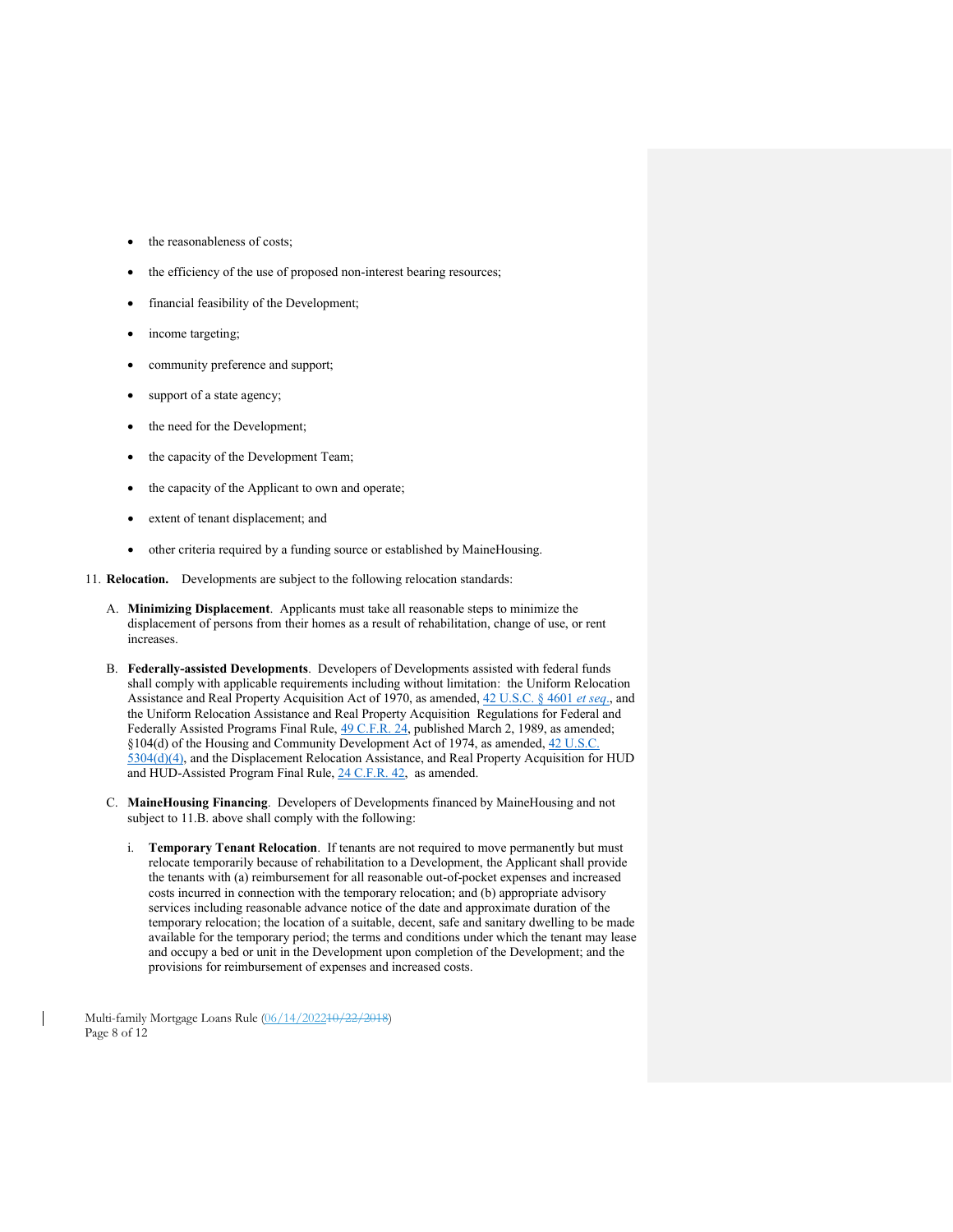- ii. **Displaced Persons**. If an individual moves from a property or moves personal property from real property permanently and involuntarily as a direct result of a Developer's acquisition, relocation, or demolition of such real property financed in whole or in part by MaineHousing, the Developer shall do the following:
	- (1) The Developer shall provide in a form satisfactory to MaineHousing initial notices to all tenants. Failure to send such notices may cause tenants to be deemed displaced.
	- (2) The Developer shall send each tenant a 90-day advanced written notice of the date by which the tenant must move in a form satisfactory to MaineHousing.
	- (3) If the displaced person's income is below 80% of area median income, the Developer must do the following: (i) prior to sending the 90-day notice, contact the person to be displaced to explain the benefits, ascertain needs, and offer transportation for up to 3 available comparable units and (ii) pay either the tenant's actual reasonable out-of-pocket moving and related expenses or a one-time payment determined by MaineHousing.
	- (4) If the displaced person's income is below 60% of median family income for the area, the Developer shall in addition to 11.C. ii. (1), (2), and (3) above, make 12 months of replacement housing payments to the displaced person. The Developer may make the payments in a lump sum or on a monthly basis. The amount of the replacement housing payments is the difference between the rent and utilities at either the replacement unit or a unit comparable to the vacated unit found by the Developer, whichever is less, and the monthly rent and utilities of the vacated unit multiplied by 12.
- 12. **New Construction and Rehabilitation Requirements.** If the Development includes new construction or rehabilitation, the following applies:
	- A. **Approval of Construction Documents and Budget**. Funding for new construction or rehabilitation is subject to MaineHousing's review of the drawings, specifications, construction contract, and budget for reasonableness and completeness. MaineHousing may require a competitive bidding process for any general contractors or subcontractors.
	- B. **Payment and Performance Bonds.** MaineHousing at its discretion may require any of the following or a combination of the following: (i) a payment and performance bond, (ii) a letter of credit, and (iii) a maintenance bond.
	- C. **Escrows**. MaineHousing may establish, maintain, and administer an escrow account for all construction.
	- D. **Developments Financed with Project Labor Agreement Funds.** Developers of Developments financed with Project Labor Agreement Funds shall (i) enter into pre-hire, collectively bargained project labor agreements with the workers who work on the affordable housing, including those employed by a contractor and all subcontractors of the Developer; and (ii) require any entity working on the housing to make a good faith effort at all times to promote workforce diversity, including diversity with regard to race and gender. If MaineHousing determines that a contractor, subcontractor, firm, corporation, partnership or other entity is not making a good faith effort to achieve workforce diversity, MaineHousing may refuse to permit that entity to be awarded a contract for any Development funded with Project Labor Agreement Funds for a period of two (2) years from the date of such determination. **Formatted:** Font: Times New Roman, Not Bold

**Formatted:** Indent: Left: 0.5", No bullets or

Multi-family Mortgage Loans Rule (06/14/202210/22/2018) Page 9 of 12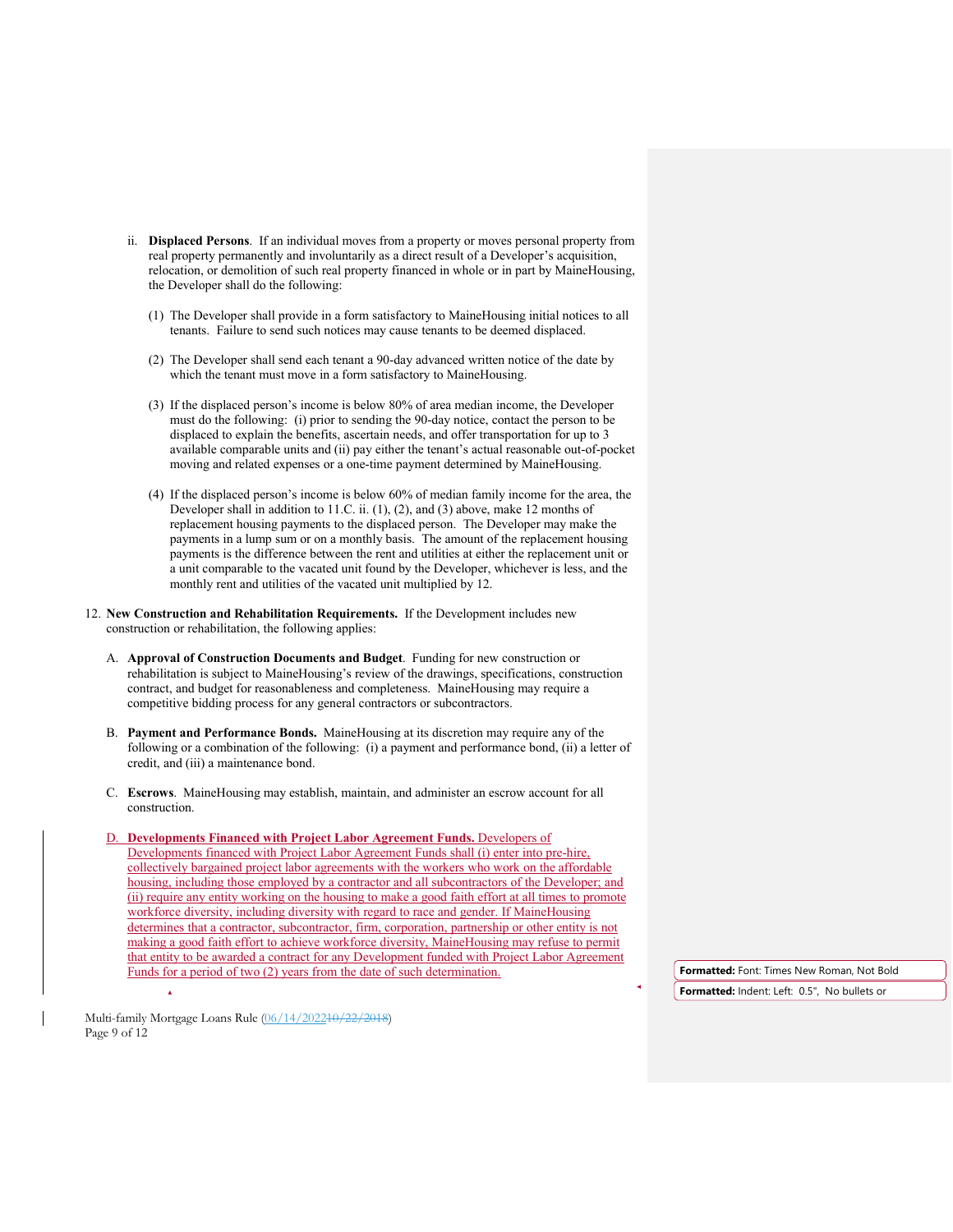- D.E. **Other Requirements of Funding Resources.** The Developer shall comply with all applicable requirements of funding resources including without limitation: (i) taking affirmative steps to assure contracting with Women-owned and Minority-owned Business Enterprises; (ii) Davis-Bacon; (iii) Section 3 of the Housing and Urban Development Act of 1968; and (iv) the National Environmental Policy Act.
- E.F. **Codes and Standards**. All elements of the Development shall meet all applicable state and local codes and ordinances. Generally, all work undertaken must meet the standards set forth in the Maine Uniform Building and Energy Code and the minimum standards outlined in MaineHousing's *Quality Standards and Procedures Manual*. MaineHousing may require any or all the following: a plan review, a construction permit, a sprinkler permit, or a barrier free permit from the Department of Public Safety.
- F.G. **Accessibility and Adaptability Requirements**. The design and construction of and improvements to the Development shall comply with all applicable accessibility laws, which include but are not limited to the [Federal Fair Housing Act, Title VIII of the Civil Rights Act of](https://www.law.cornell.edu/cfr/text/7/1901.203)  [1968,](https://www.law.cornell.edu/cfr/text/7/1901.203) as amended by the [Fair Housing Amendments Act of 1988;](https://www.govinfo.gov/content/pkg/USCODE-2009-title42/html/USCODE-2009-title42-chap45-subchapI.htm) the Maine Human Rights Act, Subchapters IV and V; [Section 504 of the Rehabilitation Act of 1973;](https://www.parentcenterhub.org/section504/) and Title II of the [Americans with Disabilities Act of 1990;](https://civilrights.findlaw.com/discrimination/title-ii-of-the-americans-with-disabilities-act.html) and Title [III of the Americans with Disabilities Act of](https://www.ada.gov/ada_title_III.htm)  [1990,](https://www.ada.gov/ada_title_III.htm) MUBEC and associated regulations accessibility standards and guidance as may be amended.
- G.H. **Interpretation of Codes and Standards.** If there is a question in interpretation of codes or standards, the construction or rehabilitation shall conform to MaineHousing's interpretation of such codes and standards.
- H.I.**Incomplete Work Escrows**. MaineHousing may disburse all of its funds upon completion of all but a few items if (i) (a) the incomplete work items are awaiting seasonable opportunity; (b) the incomplete work items are back-ordered and therefore unavoidably incomplete; or (c) MaineHousing determines that circumstances warrant inclusion of other non-safety related incomplete work items; and (ii) MaineHousing retains an amount equal to 150% of the cost required to complete such items.
- I.J. **Flexible Use.** To the extent feasible, the Development shall comply with the physical licensing standards for residential facilities of the Department of Health and Human Services; the Department of Corrections; the Department of Education; and their successor agencies.
- J.K.**Other Requirements**. The Developer shall comply with all requirements MaineHousing, in its discretion, determines are prudent.
- K.L. **Waivers.** In the event MaineHousing offers a Program under which (i) MaineHousing lends money short term for acquisition of real estate or (ii) MaineHousing anticipates it will obtain undercollateralized mortgages, MaineHousing may waive or substitute less cumbersome requirements than those set forth in A., B., C., and H.
- 13. **Management Requirements.** The Developer shall manage the property in accordance with state and federal laws, the requirements attached to the source or sources of financing, applicable Program Guides, and the loan documents.
- 14. **Maintenance Requirements.**

Multi-family Mortgage Loans Rule (06/14/202210/22/2018) Page 10 of 12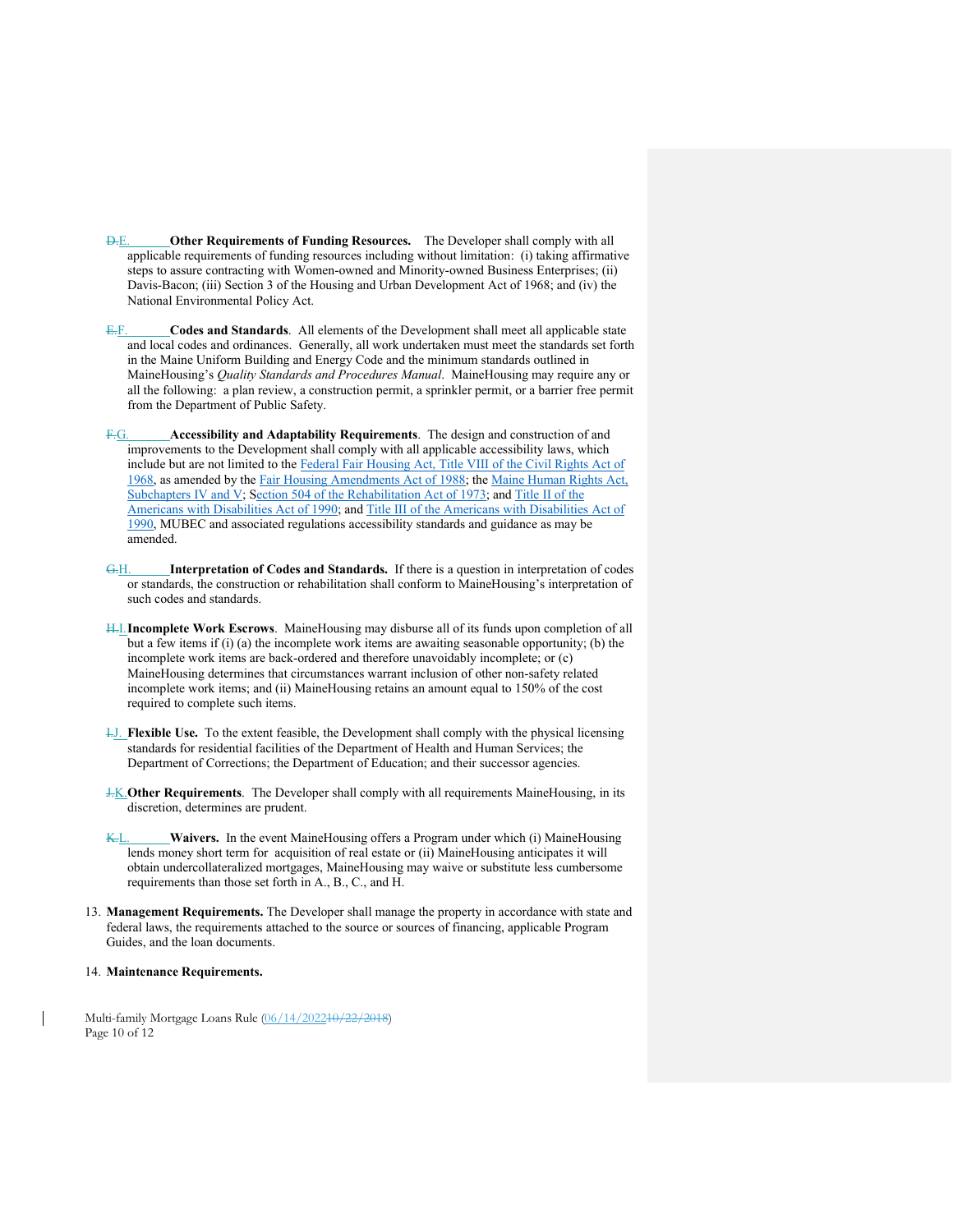- **A. Minimum Maintenance Standards.** The Developer shall maintain the Development in good condition and in accordance with applicable laws and codes; the funding sources; the Loan Documents; and the International Property Maintenance Code established by the International Code Council.
- B. **Inspections.** The Developer shall permit MaineHousing to inspect the Development as it deems reasonably necessary as a prudent lending institution and a responsible public agency.
- 15. **Matching of Resources.** MaineHousing may match resources provided by a municipality in connection with a Development (which resources may include, without limitation, land, buildings, equipment, personnel, zoning provisions, and money) on a dollar-for-dollar basis, with the value of the resources being provided by the municipality to be determined by MaineHousing.

#### 16. **Rule Limitations.**

- **A. Other Laws**. If this rule conflicts with any provision of federal or state law, the federal or state law shall control.
- **B. Waivers**. Upon determination of good cause, the Director of MaineHousing or the Director's designee may, subject to statutory limitations, waive any provision of this rule. Each waiver shall be in writing and shall be supported by documentation of the pertinent facts and grounds.

BASIS STATEMENT: This rule provides the framework and basic requirements for MaineHousing's multi-family lending programs. MaineHousing is repealing and replacing this rule to conform to statutory changes regarding construction lending and make other updates. This replacement rule: adds an additional New Construction and Rehabilitation Requirement for Developments Financed with Project Labor Agreement Funds.

PROCESS: The draft rule was distributed to partners at a meeting and by email on 2022October 30, 2018. Notice of Agency Rrule-making Proposal (MAPA-3) was submitted to the Secretary of State for publication in the 2022 edition of the appropriate newspapers was published on our website and in newspapers statewide. on \_\_\_\_\_\_\_\_\_\_\_\_\_\_\_\_, 2022November 28, 2018. MaineHousing sent the The proposed rule to Interested Parties was emailed to interested parties on \_\_\_\_\_\_\_\_\_\_\_\_\_\_\_\_, 2022, and published the proposed rule on its website on \_\_\_\_\_\_\_\_\_\_\_\_,

2022.November 29, 2018.

MaineHousing held a public hearing on Tuesday<sub>1</sub>, \_\_\_\_\_\_\_\_\_\_\_\_\_\_\_\_\_\_\_\_\_\_June 14, 2022 December 18, 2018. Nobody testified. MaineHousing received written comments from the Maine Affordable Housing Coalition. The comment period ended at 5:00 p.m. Friday, \_\_\_\_\_\_\_\_\_\_\_June 24, 2022. December 28, 2018.

SUMMARY OF COMMENTS AND MAINEHOUSING'S RESPONSES:

### **Section 5.E. Construction Loans**

*Comment:* The Maine Affordable Housing Coalition (MAHC) commented that MaineHousing should delay approval of the revised rule to allow for further discussion regarding MAHC's perception that MaineHousing has an interest in undertaking a larger role in construction financing in the future and MAHC's related concerns regarding the impact of such a shift on projects costs and efficiencies.

Multi-family Mortgage Loans Rule (06/14/202210/22/2018) Page 11 of 12